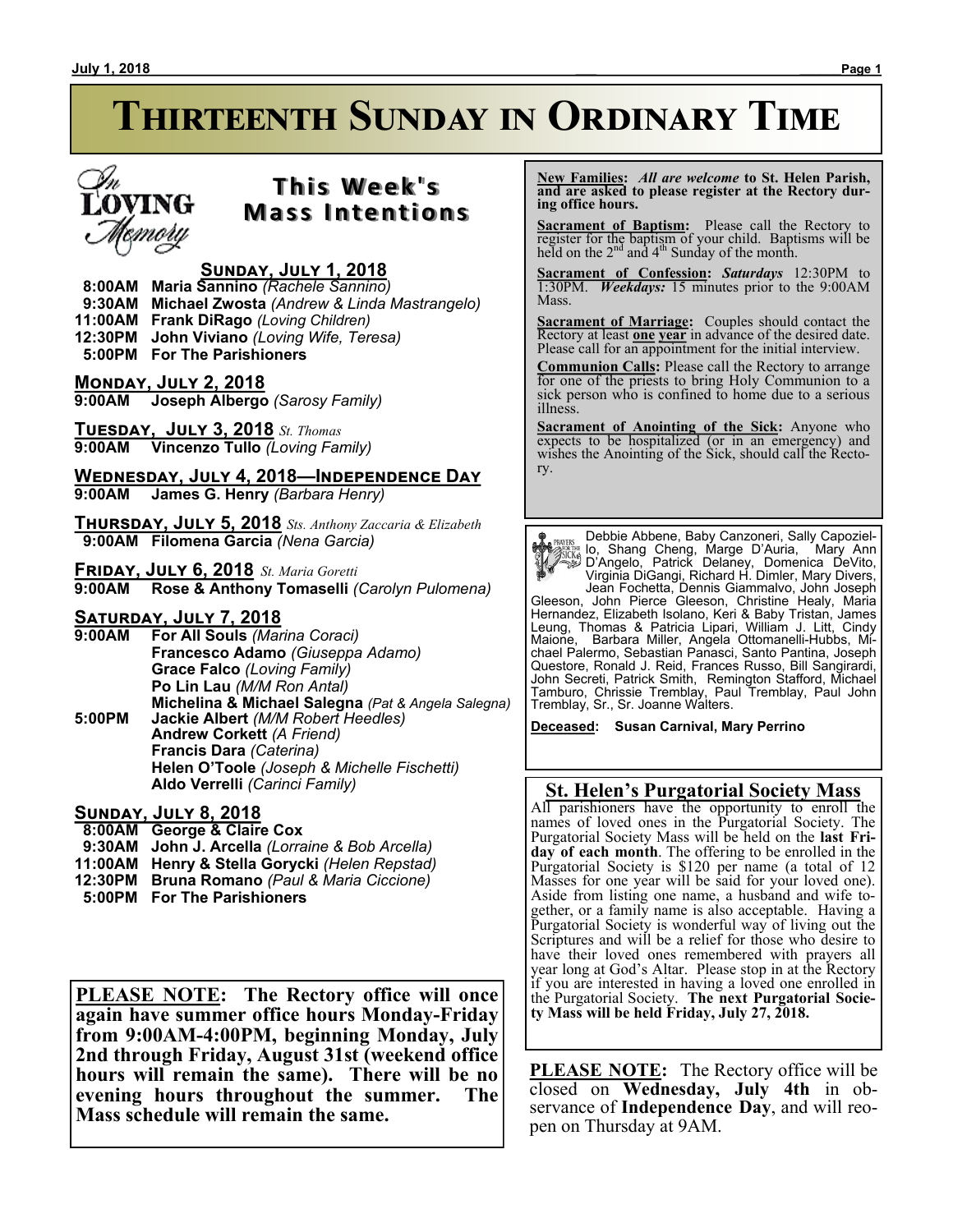# **This letter was sent to our local Assemblywoman Stacey Pheffer-Amato:**

"*To make war all you need is intelligence. But to win you need talent and material*." -Ernest Hemingway, For Whom the Bell Tolls

June 19, 2018

Dear Assemblywoman Stacey Pheffer-Amato,

Yesterday, I heard the news from the local NCO of the 106 Pct., of your pursuit to end the toll on the Crossbay Bridge… a daunting task! I write these words as a reflection in support of what you are trying to accomplish.

After hearing the news, I got into my car to attend the wake of a parishioner. The wake was located at O'Connor Funeral Home in Rockaway. Travelling just one parish over, and within the same Boro, I had to pay two tolls, like so many of the residents of South Queens do on a daily basis.

Every day many families shuttle their children back and forth across this bridge to school and sports, small businesses make deliveries, and older folk go to doctors and visit friends, all of whom never leave the Boro of Queens. Yet they pay a toll.

Yesterday, a priest and mourners alike paid a toll to offer condolences to a grieving family, and in a final act of indignancy, the hearse carrying the deceased from the funeral home to the church paid a toll, never leaving Queens County! No where else in this great city are residents forced to pay a toll to carry out their daily routine within the county they reside! This is but one story for whom the road tolls and there are so many stories like it.

I praise your efforts and pray that the New York State Legislature will hear your plea!

Sincerely, Father Francis A. Colamaria Pastor, Saint Helen Parish Howard Beach

**Congratulations** to the following St. Helen Catholic Academy students on the Principal's List for the third marking period. To achieve this honor a student must attain an overall average of 95%:

#### **Grade 8**

Gianna Abatemarco Michael DeRicco James Fleming Alex LoPrinzi Stephanie Pineda John Rodriguez Alexa Siavichay Cecilia Taravella Gianna Marie Vastano-Trapasso **Grade 6**

Jovanna Donaruma Enza Perna Melanie Snyder

**Grade 5** Gerardo DiBenedetto





**THURSDAY, JULY 12 2018** North Hills Country Club, Manhasset, NY

> *Benefitting Aid to Churches in Need*

**To sign up visit: desalesmedia.org/golf2018 or email: golfclassic@desalesmedia.org**

> **Opportunity to win:** A New Car—Golf Clubs A Shopping Spree—A Golf Vacation!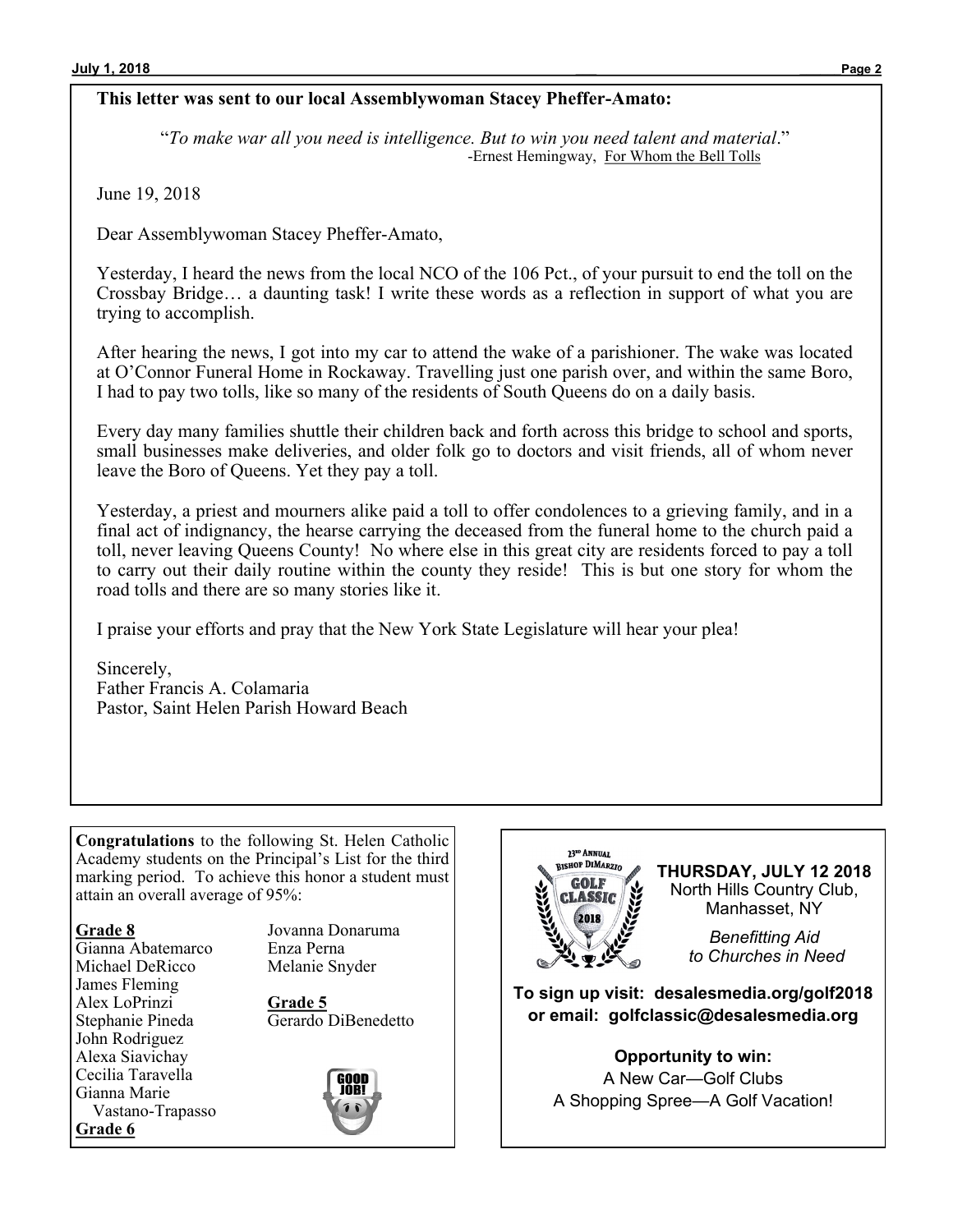

# **New Family Religious Education Registration for 2018-2019**

*Our program consists of Eight Religious Education grades: Kindergarten through 7th Grade*

We are now registering children for the **2018-2019** school year. You may pick up a registration **form** at the Religious Education Office located in the St. Helen's Academy school building. The registration fee is **\$75** for one child and **\$100** for two or more children in the same family **for registrations received up to and including 7/20/2018. The registration fee for forms received after 7/20/18 is \$100 for one child and \$125 for two or more children in the same family.** If the child was baptized at a Church other than St. Helen, you will need a copy of your child's Baptismal Certificate. If you do not have one available, you should contact the rectory of the Church where your child was baptized. It takes a couple of weeks to process a Baptismal Certificate at most parishes. Place your request now so your registration for our program will not be delayed. If you have any concerns or questions please contact us at 718 -916-2319. Re-registration for those enrolled in the current year was sent home.

#### **Rosary for Peace…New Place, New Time** The Rosary for Peace, sponsored by the Saint Helen Secular Franciscan Fraternity, takes place in the Church at 6:30PM every Wednesday. The group prays for our Blessed Mother's intercession to end violence (both domestic and civil) and the persecution of Christians throughout the world. All parishioners are invited to join us. We welcome anyone willing to lead a decade of the Rosary in a language other than English. -9173.

**St. Helen's Support Group for the Physically Challenged** meets the first and third Wednesday of every month at 1:30PM in the Rectory meeting room. All are invited. For further information please call Joan at (718) 848

**The Order of Franciscans Secular** meet on the 3rd Saturday of every month in St. Helen's Rectory after the 9AM Mass. Come and learn more about the Franciscan way of life.

**CATHOLIC CHARITIES NEIGHBORHOOD SERVICES HOWARD BEACH SENIOR CENTER** is located at 155-55 Cross Bay Blvd., across from Stop N Shop on Cross Bay Blvd. Seniors aged 60 and older are invited **Fun** to become members. Activities and services are offered Monday-Friday from 9:00AM to 4:00PM. **For further**  for. **information, contact Rosalie at 718-738-8100.** Seniors

| <b>Mondays</b>  | 9:30-10:30AM:<br>$10:45-11:45AM$                        | Tа<br>Cł       |
|-----------------|---------------------------------------------------------|----------------|
| <b>Tuesdays</b> | 9:30-10:30AM:<br>1:00PM:                                | М<br>Dε        |
| Wednesdays      | 10:00-11:00AM:<br>$10:30-11:30AM$<br>$1:00-3:00PM$      | Ζı<br>Aο<br>K٤ |
| Thursdays       | $9:30-10:30AM$<br>$9:30-11:30AM$<br>$12:30-2:30PM:$     | М<br>Aı<br>Aı  |
| Fridays         | $9:30-10:30AM$ :<br>$10:00-11:30AM$ :<br>10:30-11:30AM: | Cε<br>In<br>Yο |

**Mondays** 9:30-10:30AM: **Tai Chi** with Elaine Fleischman hair Aerobics with Charlie Roemer

**ovement Exercise** with Millie ancing to a DJ with Refreshments

**umba** with Elaine 10:30-11:30AM: **Adult Coloring Classes** 1:00-3:00PM: **Karaoke By Fernando**

**ovement Exercise** with Millie 9:30-11:30AM: **Art Classes** with a certified teacher 12:30-2:30PM: **Art Classes** with a certified teacher

**Ardio Exercise** with Dwayne 10:00-11:30AM: **Introduction to Sign Language 10.30** a with Charlie Roemer

# **Policies Regarding Infant Baptism at St. Helen Parish**



Parents seeking Baptism for their children *who live within the territory of St. Helen Parish* are asked to register as members of the parish before requesting an initial interview for Baptism. Registration is easily done at the parish office anytime during business hours.

Parents seeking Baptism for their children *who live outside the territory of St. Helen Parish* are asked to obtain a letter from the parish in which they live authorizing the Baptism to take place at St. Helen.

Initial meetings with parents seeking Baptism for their children will normally take place **on the second Wednesday of each month from 7:00–9:00PM and on the fourth Saturday of each month from 10:30AM–12:30PM.**

## **JULY—AUGUST, 2018**

**Mornings of Preparation Required Before a Baptism:**

(*All begin at the 11:00AM Mass and continue in the Msgr. McGinness Room)* **July 8 & 22 — August 12 & 26**

**Schedule for Baptisms:** (*All begin at 2:00PM)*

**July 8 & 22 — August 12 & 26**

**Please call 718-738-1616 for more information and/or to schedule an appointment.**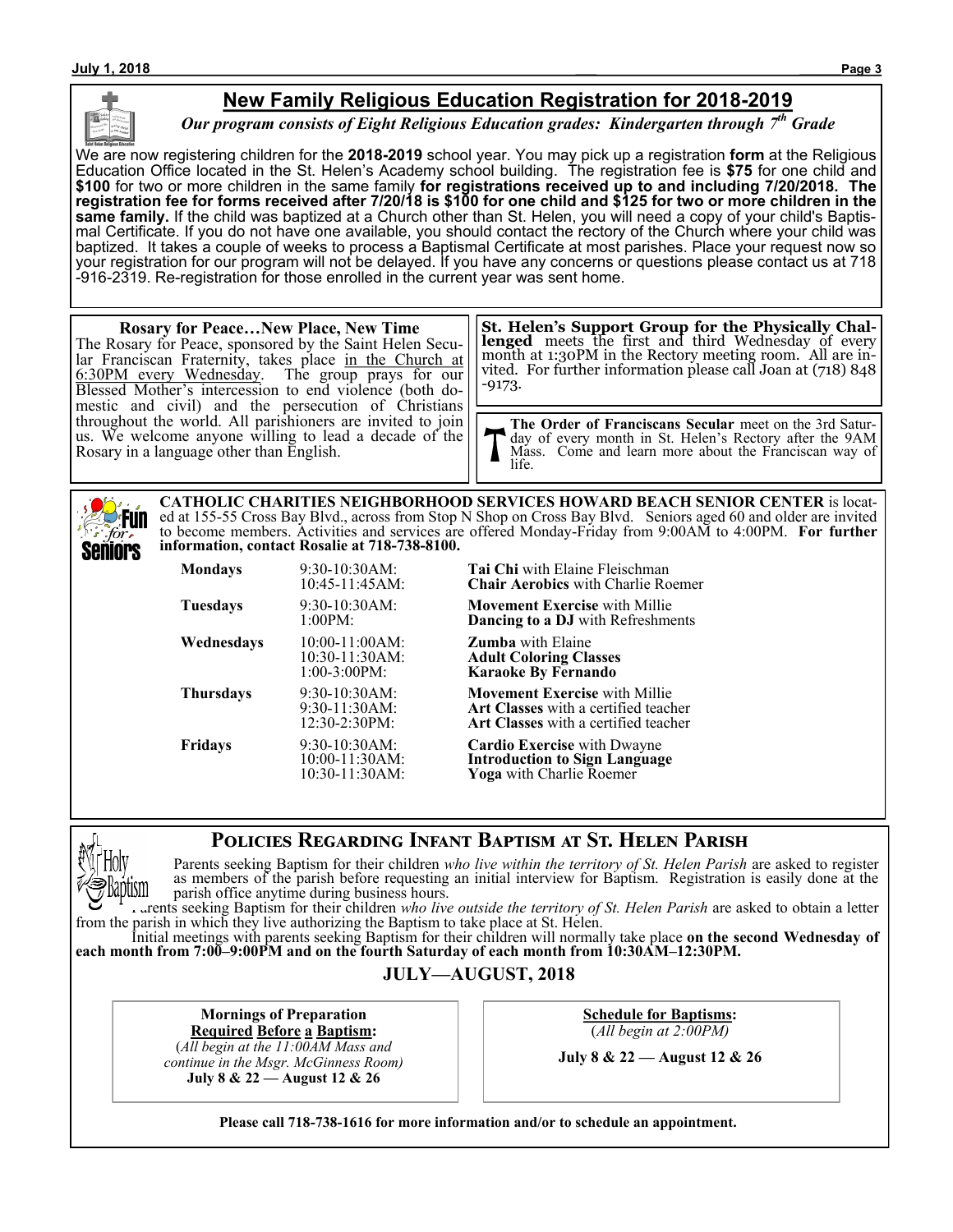

**Fireworks:** Keep a safe distance from fireworks & remember sparklers remain hot after they burn out.

**Family:** You can create a Safety Profile at Smart<sup>911</sup>.com to protect your family.